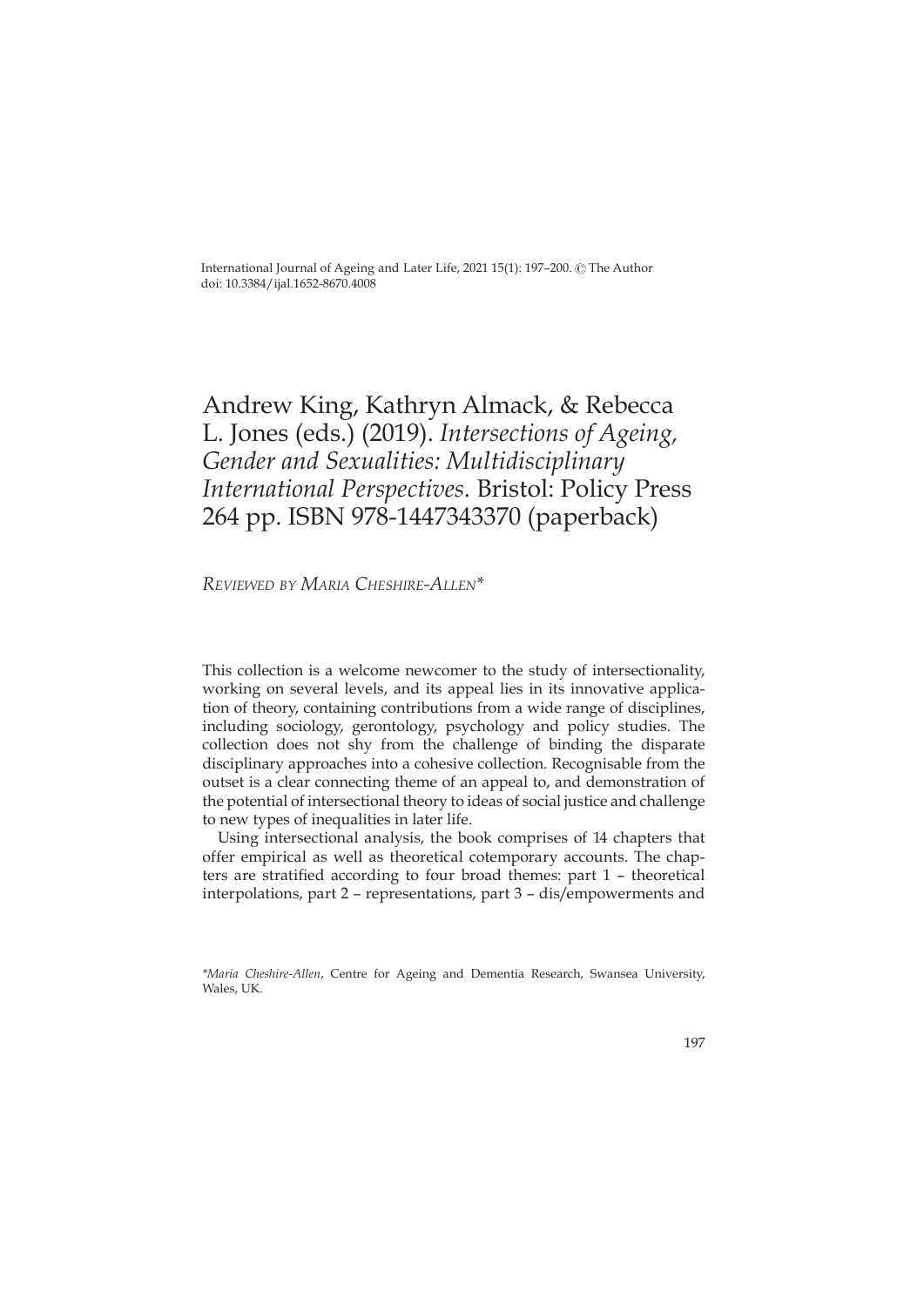International Journal of Ageing and Later Life

part 4 – health and wellbeing. In chapter 2, Toni Calasanti provides the necessary theoretical anchor points for subsequent chapters by detailing precisely what an intersectional analysis and approach entails and a presentation of these ideas to spousal caregiving. Asserting first that an intersectional analysis is concerned with systems of social inequalities that are explored through a lens that recognises more than one single axis of social division (gender, race and age). Second, an intersectional approach relates groups theoretically identifying the institutionalised activities that maintain inequality. This is an important point that exemplifies the distinctiveness and critical purchase that an intersectional approach can offer, particularly, to those who interested in theories of social justice and social policy. Following from this, Yvette Taylor's though provoking subsequent chapter 3 on queer families, queer care and queer academia applies the concepts introduced in the previous chapter in a distinctive way through her analysis of time. Taylor demonstrates the saliency of normative gendered trajectories that serve to demarcate "normal times" on which to have children for example and introduces through an intersectional analysis the idea of a "time bomb" where these gendered and sexualised expectations are disrupted.

Part 2 of the book is focused on the theme of "representations" and draws upon textual sources including Virgina Woolf, Doris Lessing and Lynn Segal to discuss characterisations of female ageing with a particular focus on the menopause. Chapter 6 by Maricel Oro Piqueras provides an interesting account of how sexuality and ageing have been culturally presented, particularly in relation to female ageing. Kinneret Laha and Karen Hvudtfeldt's chapter brings a contemporary angle to this collection by drawing upon sources of data based on online web columns and magazine articles to analyse ageist stigmas in relation to midlife motherhood in Denmark and Israel.

The book's aim to reflect upon discussions and data drawing from an international perspective is provided in part 3 of the book, which successfully demonstrates the currency of an intersectional analysis that can travel beyond the global north and for this reason, the insights and findings presented are particularly illuminating. A fascinating study of Iranian Muslim menopausal women is provided in Chapter 9 by Elham Amini, who offers rich methodological insight reflecting on, as she does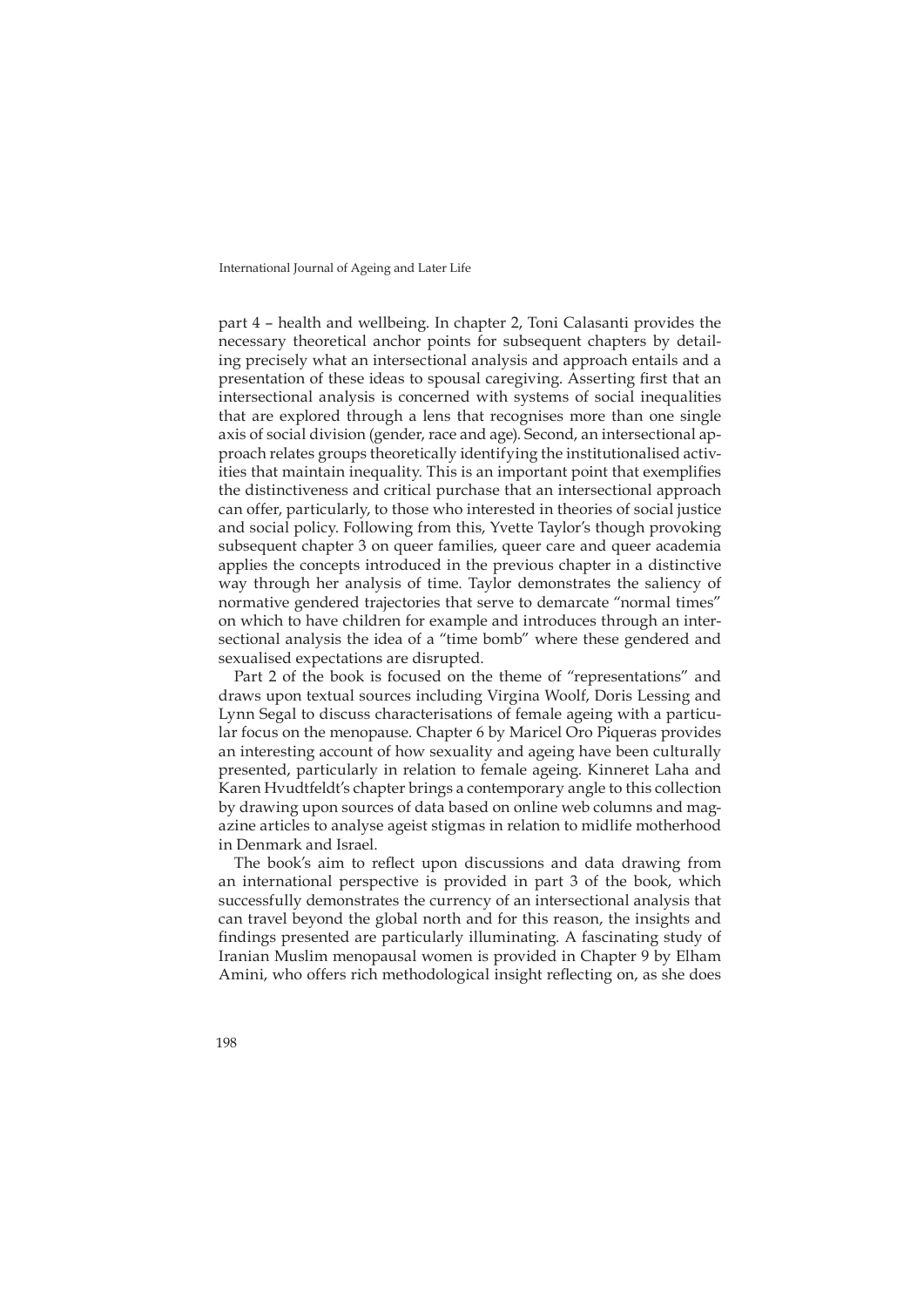Intersections of ageing, gender and sexualities

her role as a researcher of older Iranian women and her identity as a younger woman educated in a western country, as she notes, intersectionality theory, which emphasises the intersection of identities and addresses the power relationships present during the interviews (p. 141). The novel and innovative application of intersectional theory is again presented in preceding chapters by Finn Reygan and Jamil Khan, whose study into care service provision for lesbian, gay, bisexual, transgender and intersex (LGBTI) elders in South Africa is noted by the authors to be the first writings from South Africa on this topic. Part 3 concludes with a study based on original research conducted in a Spanish long-term care facility; the authors reflect on how residents' sexual expressions are limited or problematised by both staff and co-residents that can be understood through an intersection analysis of gender and sexuality.

Part 4 titled "health and wellbeing" begins with Mark Hughes's study of health and wellbeing of older lesbians, gay men and bisexual people. This chapter summarises findings based on quantitative methods and stands alone as the only chapter in the collection to report exclusively on quantitative data. Absent from this collection thus far is studies focused on the male experience. Chapter 13 and subsequent chapters in this section address this imbalance. A mixed method analysis of how medical experts in Italy dealing with male patients sexual health problems is provided by Raffaella Ferrero Camoletto, whose study findings show how medical professionals reproduce and renegotiate what they perceive as "respectable sexuality" and "mature masculinity." This chapter is particularly compelling as it demonstrates how an intersectional analysis can reveal damaging discourses (reinforced by medical opinion and professionals) that, as the authors note, leave older ageing men living up to the ideal of mature masculinity and leave little room for alternative accounts of male sexual ageing. The final chapter of this collection is again focused on the male experience and provided by Julie Fish who explores the gay and bisexual men's narratives of prostate cancer from an intersectional perspective concluding with a series of policy implications which are particularly helpful in grounding the findings within the policy context in the UK.

This is a comprehensive and detailed book, and it makes a distinctive contribution to the field; although some of the authors (highlighted here) do offer policy implications based on the study findings, this is not a